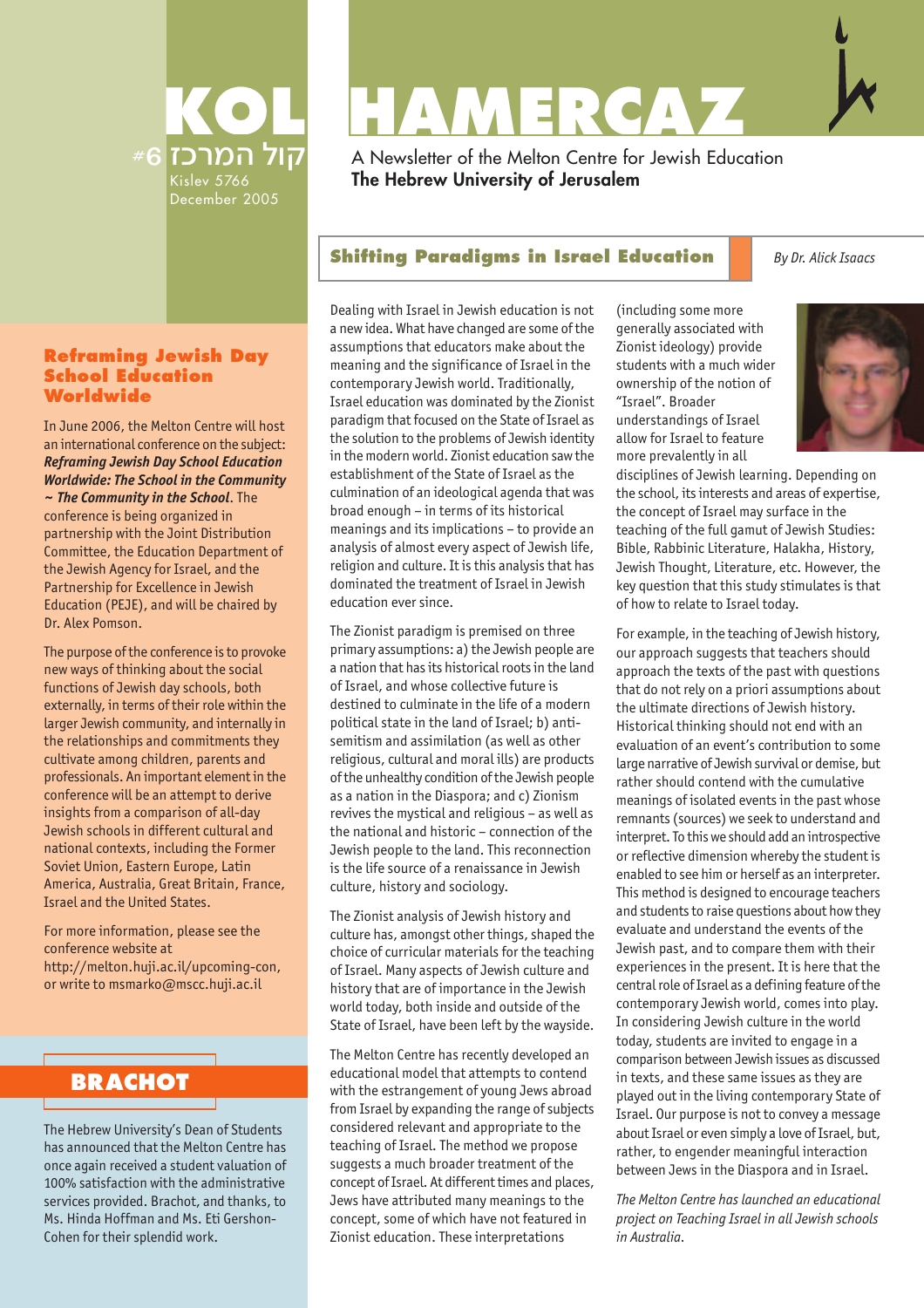#### **Sustained Peace Educational Efforts for Social Cohesion and Co-Existence**

In June 2005, the Melton Centre hosted an international conference on *Sustained Peace Educational Efforts for Social Cohesion and Co-Existence in International Conflict and Post-Conflict Societies*, in which nineteen scholars from Northern Ireland, South Africa, Cyprus, Canada, Nigeria, Rwanda, the USA and Israel participated. Papers at the conference (organized in conjunction with the Harry S. Truman Institute of the Hebrew University and Stranmillis University College of Queens University of Belfast), presented the most recent theoretical advances in the field; analyzed the social, cultural, political, historical and economic contexts within which peace and co-existence education develops and must be critiqued; probed into the epistemology that nourishes its development and the practices that characterize its implementation; reflected on the variety of educational contexts in which it is practiced; and considered central issues raised by these educational efforts with regard to self and group identities. The papers presented at the conference will be published by Pelgrave-MacMillan in 2006.

The conference was made possible by the generous support of the Alan B. Slifka Foundation.

We would also like to thank the Swiss Center for Conflict Research, Management and Resolution, the Hebrew University, the Israel National Commission for UNESCO, and the Israeli Foreign Ministry: Division for Cultural and Scientific Affairs.



#### **Melton Centre International Advisory Board**

The International Advisory Board of the Melton Centre met in Jerusalem in early November. The meetings opened with a festive dinner at which Prof. Yaacov Bar Siman-Tov spoke on "Disengagement: The Day After". Over the next



Prof. Steven Kaplan, Dean of the Faculty of Humanities (front center), with members of the International Advisory Board and Melton faculty

2 days, the Board received updates on recent activities at the Centre and discussed plans for future initiatives – including a proposal to establish a multi-year Research Seminar on Critical Issues in Jewish Education – with senior Melton faculty. They discussed the challenges facing Jewish education today with Dr. Alex Pomson and Melton students Ryan Hess (PhD), Ronit Charust (MA) and Michal Itzkowitz (Revivim); met with Prof. Steven Kaplan, Dean of the Faculty of Humanities, and Mr. Alan Hoffmann, Director General of the Department of Jewish Zionist Education of the Jewish Agency; and hosted a cocktail party/discussion forum at which Mr. Gordon Zacks, Chair of the Board of the Florence Melton Adult Mini-School Corporation, was the guest of honor.

#### **The Max M. Fisher Prize for Jewish Education in the Diaspora**

Each year the Pincus Fund for Jewish Education awards the Max M. Fisher Prize to two outstanding educators who have made a significant contribution to the field. Both Prize recipients in 2005 are educators closely affiliated with the Melton Centre.

Genia Janover is the principal of Bialik College in Melbourne and is a visionary leader who helped build Bialik into one of the leading schools in Australia. In accepting the Prize, Genia thanked the Melton Centre for its lead role in developing innovative educational projects for the Jewish Studies faculty at Bialik.

Henny van het Hoofd is in charge of educational services for Jewish schools in Amsterdam and has done exceptional work in teacher training

#### **Senior Educators Program**

This year, 14 educators from the USA, Australia, Chile, Argentina, France, Hungary, Russia and Israel are participating in this program. These educators filled key positions in schools, community centers, synagogues, and tertiary education in their home countries. In October, the Melton Centre launched a new Senior Educators Virtual Community website for current participants and graduates of all of Melton's Senior Educators Programs. The site will host activities (for example, the current forum on Chanuka); profile one senior educator per month who will moderate discussions on selected topics (currently Ms. Sarah Peters Mali on 'Judaism and Sexual Ethics'); and feature an 'Expert of the Month' from among Melton's faculty who will address issues in his/her field raised by educators (currently Dr. Nava Nevo

and curricular development. Henny is a graduate of the Melton Centre's Senior Educators Program (Class of 1989) and remains in close contact with the Centre to this day.



**O** Ms. Henny van het Hoofd and Ms. Genia Janover receiving their awards

on 'Hebrew as a Second Language'), a resource center, bulletin board, Beit Midrash, and more. The site can be accessed at

http://kingdom.mscc.huji.ac.il/melton/sites /center/login.php



Senior Educators on tivul near the Dead Sea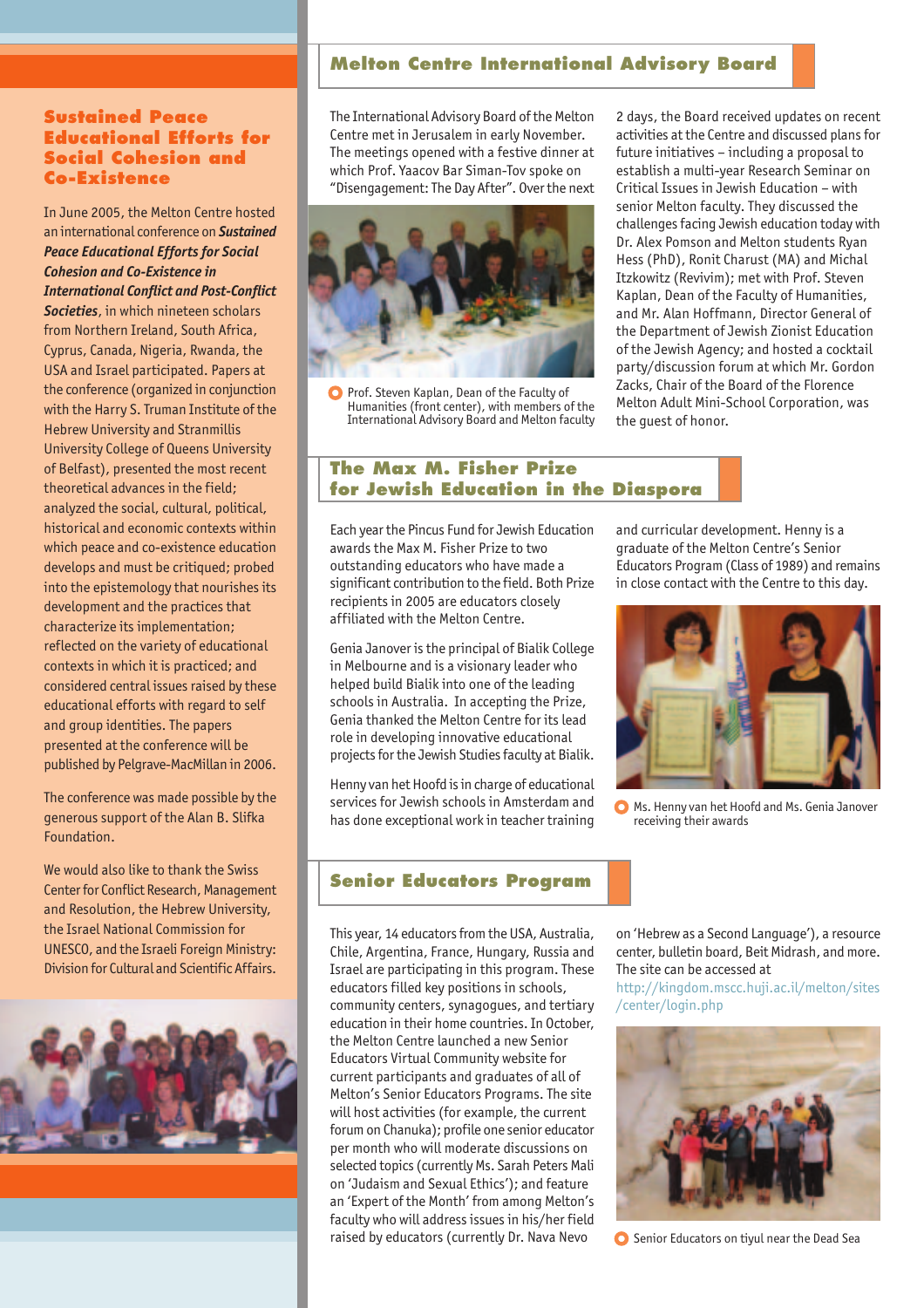#### **Academic Programs and Opening the School Year**



#### O Dr. Jonathan Cohen, Prof. Ruth Gavison and Rabbi Ya'acov Medan

The 2005/06 academic year opens with 9 new students beginning the doctoral track, 32 new MA students and 22 new Revivim students, bringing the total number of doctoral students under Melton faculty supervision to 33, the quorum of MA students to 121, and of Revivim students to 90. Thirty-six graduates of the Revivim program are presently working in the field as teachers of Jewish Studies in the secular Israeli State School system, and the Centre continues to provide them with on-going guidance and assistance. There are currently 27 members of faculty (including adjunct faculty) teaching courses in Melton's different programs, of which 6 are Melton graduates or final-stage doctoral students.

For the 2005/06 year, the Melton Centre has awarded substantial fellowships to the collective amount of \$75,000 to outstanding PhD and MA students, thereby allowing them to devote the greater part of their time to their studies. This sum represents a significant increase over the funds the Centre was able to allocate for this purpose last year, and we are very grateful to the members of Melton's International Advisory Board for their sustained efforts on behalf of our Scholarship Fund.

On November 16th, Melton Centre students and faculty celebrated the opening of the 2005/06 academic year. The evening consisted of a study program focused on the question of "Is Co-Existence Possible Between Religious and Secular Groups within the Jewish People?" that is addressed in the Gavison-Medan Covenant. In the first part of the program, the large quorum of participants divided up into study groups, each focusing on a key issue addressed in the Covenant, including the Points of Departure and Guiding Principles of the Covenant, the Pros and Cons of the Covenant's Stand on Marriage and Divorce, Population Registration by Religion and Nationality in Israel, the Law of Return, the Status of Shabbat in Israel, and the Question of 'Who is a Jew?' and its Implications in Israel and the Diaspora. In the second part of the program, the forum was privileged to be addressed by Professor Ruth Gavison and Rabbi Ya'acov Medan, authors of the Covenant, who also responded to focal questions raised by each group. The evening is highlighted in the 'Activities and Conferences' section of the Gavison-Medan Covenant website.





#### **Library News**

The Melton Library and Pedagogic Centre for Jewish Education, the Education Library and the Social Work Library amalgamated in July 2003 to form a unified library on the Mount Scopus campus, as part of the Libraries Authority.

The Melton Library and Pedagogic Centre houses one of the most comprehensive collections of publications and multi-media materials in the field. Especially notable are the huge collection of Doctoral dissertations from Israel and abroad, and the comprehensive collection of textbooks for the Jewish Studies curriculum of the Israeli school system.



#### **The library offers the following** services:

- Rapid location of materials by means of an on-line catalog that lists all items in the collection – including articles from journals and edited volumes – indexed by author, title and subject. Last summer the catalog was put onto a new platform, Aleph 500, which is part of the unified catalog of all libraries at the Hebrew University.
- On-line database of research and academic literature on Jewish Education, which is constantly updated. Library staff have recently compiled a list of researchers in Jewish Education that includes their research projects and fields of interest.
- Media center: The library has been renovated and its technological facilities enhanced to facilitate individual and group viewing of the substantial audio-visual collection.
- Databases: Authorized readers have access to a huge collection of databases, not only on Education but also on related topics in the Arts, Humanities and Social Sciences.



Specialized reference librarians are available to assist students, researchers and instructors, both in the library and on-line, and library orientation and database acquaintance courses are offered as part of Melton students' curricula.

The library may be accessed at http://meltonlib.huji.ac.il as part of http://educlib.huji.ac.il